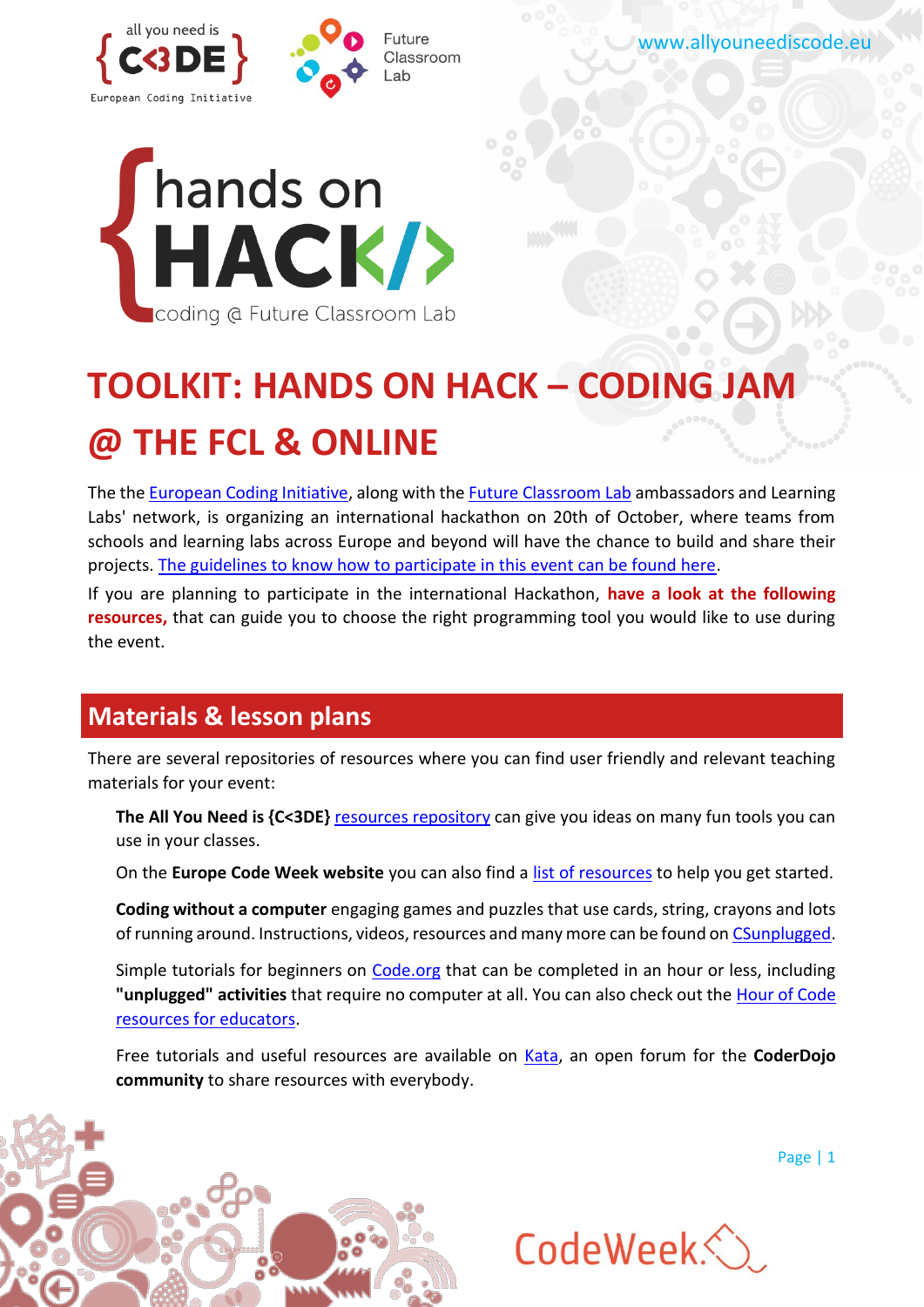

#### **Some examples & most popular resources**



Program simple **interactive stories, games, and animations**, using a visual programming language: **Scratch** (available in over 40 languages) or **Scratch Junior** (ages 5-7).

Create a **3D and interactive game** using a simple visual programming language called [Kodu.](http://www.kodugamelab.com/) Thousands of teachers already tried it out, and no previous programming experience is required!





**Design a website** following the instructions step by step and using text-based programming on [CodeAcademy.](https://www.codecademy.com/skills/make-a-website)

You can even **make music** by using code - [Sonic Pi](http://sonic-pi.net/) is a tool for composing and performing music with code. If you are a beginner, you can also opt fo[r earsKetch.](http://earsketch.gatech.edu/landing/)





**[Yoothspark Hub](https://www.microsoft.com/about/philanthropies/youthspark/youthsparkhub/)** is a Microsoft initiative through which you can learn computer science. The website offers you [a wide range of programs](https://www.microsoft.com/about/philanthropies/youthspark/youthsparkhub/programs/) you can use to learn how to code

Find [here](https://www.raspberrypi.org/resources/teach/) other teaching resources to use with the Raspberry Pi, the tiny, lowcost computer.





Finally, **[Code Combat](https://codecombat.com/) allows you to** learn how to code by playing a game. You can even choose which programming language you want to learn.

Program, play, and share your own **games, animations, interactive art, music videos,** and many kinds of other apps, directly on your phone or tablet with [Pocket Code.](http://www.catrobat.org/)